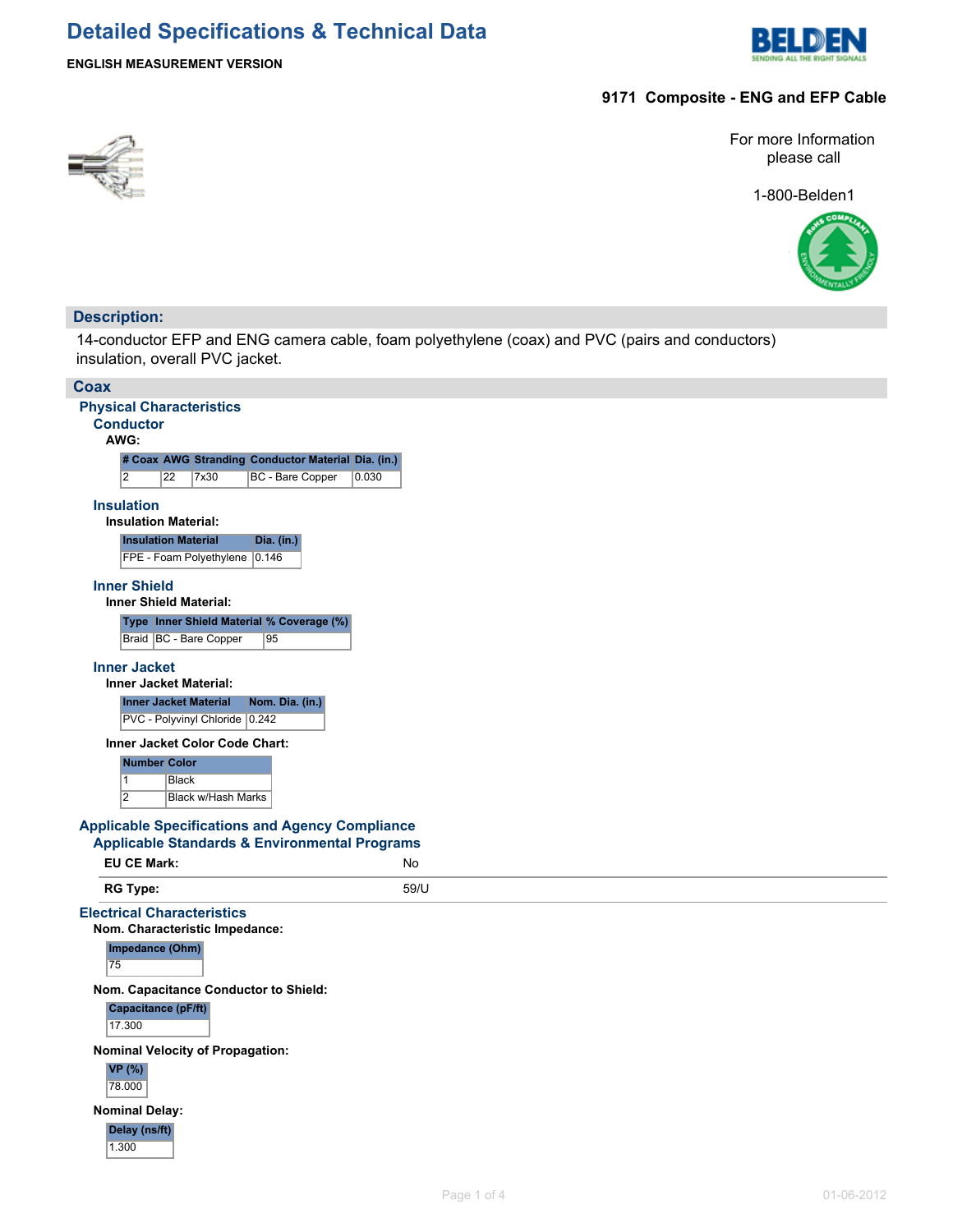

**ENGLISH MEASUREMENT VERSION**

|                        |                      | <b>Nom. Conductor DC Resistance:</b>                         |                   |                                                                                 |                                           |              |  |  |  |
|------------------------|----------------------|--------------------------------------------------------------|-------------------|---------------------------------------------------------------------------------|-------------------------------------------|--------------|--|--|--|
|                        |                      | DCR @ 20°C (Ohm/1000 ft)                                     |                   |                                                                                 |                                           |              |  |  |  |
|                        | 15.600               | Nom. Inner Shield DC Resistance:                             |                   |                                                                                 |                                           |              |  |  |  |
|                        |                      | DCR @ 20°C (Ohm/1000 ft)                                     |                   |                                                                                 |                                           |              |  |  |  |
| 2.540                  |                      |                                                              |                   |                                                                                 |                                           |              |  |  |  |
|                        | Nom. Attenuation:    |                                                              |                   |                                                                                 |                                           |              |  |  |  |
|                        |                      | Freq. (MHz) Attenuation (dB/100 ft.)                         |                   |                                                                                 |                                           |              |  |  |  |
| 1.000<br>2.000         |                      | 0.300<br>0.600                                               |                   |                                                                                 |                                           |              |  |  |  |
|                        | 10.000               | 1.000                                                        |                   |                                                                                 |                                           |              |  |  |  |
|                        | 50.000               | 2.300                                                        |                   |                                                                                 |                                           |              |  |  |  |
|                        | 100.000              | 3.200                                                        |                   |                                                                                 |                                           |              |  |  |  |
|                        |                      | Max. Operating Voltage - Non-UL:                             |                   |                                                                                 |                                           | 300 V RMS    |  |  |  |
| <b>Twisted Pair</b>    |                      |                                                              |                   |                                                                                 |                                           |              |  |  |  |
|                        |                      | <b>Physical Characteristics</b>                              |                   |                                                                                 |                                           |              |  |  |  |
| AWG:                   | <b>Conductor</b>     |                                                              |                   |                                                                                 |                                           |              |  |  |  |
|                        |                      |                                                              |                   | # Pairs AWG Stranding Conductor Material Dia. (in.)                             |                                           |              |  |  |  |
|                        | $\overline{5}$<br>22 | 7x30                                                         |                   | TC - Tinned Copper 0.030                                                        |                                           |              |  |  |  |
|                        | <b>Insulation</b>    |                                                              |                   |                                                                                 |                                           |              |  |  |  |
|                        |                      | <b>Insulation Material:</b>                                  |                   |                                                                                 |                                           |              |  |  |  |
|                        |                      | <b>Insulation Material</b><br>PVC - Polyvinyl Chloride 0.054 | Dia. (in.)        |                                                                                 |                                           |              |  |  |  |
|                        | <b>Inner Shield</b>  |                                                              |                   |                                                                                 |                                           |              |  |  |  |
|                        |                      | <b>Inner Shield Material:</b>                                |                   |                                                                                 |                                           |              |  |  |  |
|                        |                      |                                                              |                   | Inner Shield Trade Name Type Inner Shield Material                              |                                           | Coverage (%) |  |  |  |
|                        | <b>Beldfoil®</b>     |                                                              |                   |                                                                                 | Tape   Aluminum Foil-Polyester Tape   100 |              |  |  |  |
|                        |                      | Inner Shield Drain Wire AWG:                                 |                   |                                                                                 |                                           |              |  |  |  |
|                        | 22<br>7x30           | 0.030                                                        |                   | <b>AWG Stranding Dia. (in.) Conductor Material</b><br><b>TC - Tinned Copper</b> |                                           |              |  |  |  |
|                        |                      |                                                              |                   |                                                                                 |                                           |              |  |  |  |
|                        | <b>Inner Jacket</b>  | Inner Jacket Color Code Chart:                               |                   |                                                                                 |                                           |              |  |  |  |
|                        | <b>Number Color</b>  |                                                              |                   |                                                                                 |                                           |              |  |  |  |
|                        | 1                    | <b>Black and Red</b>                                         |                   |                                                                                 |                                           |              |  |  |  |
|                        | $\overline{2}$<br>3  | <b>Black and White</b>                                       |                   |                                                                                 |                                           |              |  |  |  |
|                        | $\overline{4}$       | <b>Black and Green</b><br><b>Black and Blue</b>              |                   |                                                                                 |                                           |              |  |  |  |
|                        | $\overline{5}$       | <b>Black and Yellow</b>                                      |                   |                                                                                 |                                           |              |  |  |  |
|                        |                      | <b>Electrical Characteristics</b>                            |                   |                                                                                 |                                           |              |  |  |  |
|                        |                      | Nom. Conductor DC Resistance:                                |                   |                                                                                 |                                           |              |  |  |  |
|                        |                      | DCR @ 20°C (Ohm/1000 ft)                                     |                   |                                                                                 |                                           |              |  |  |  |
|                        | 16.700               |                                                              |                   |                                                                                 |                                           |              |  |  |  |
| <b>Multi Conductor</b> |                      |                                                              |                   |                                                                                 |                                           |              |  |  |  |
|                        |                      | <b>Physical Characteristics</b>                              |                   |                                                                                 |                                           |              |  |  |  |
|                        | <b>Conductor</b>     |                                                              |                   |                                                                                 |                                           |              |  |  |  |
| AWG:                   |                      |                                                              |                   |                                                                                 |                                           |              |  |  |  |
|                        |                      |                                                              |                   | # Conductors AWG Stranding Conductor Material Dia. (in.)                        |                                           |              |  |  |  |
|                        | 2                    | 16                                                           | 26x30             | TC - Tinned Copper 0.060                                                        |                                           |              |  |  |  |
|                        | <b>Insulation</b>    | <b>Insulation Material:</b>                                  |                   |                                                                                 |                                           |              |  |  |  |
|                        |                      | <b>Insulation Material</b>                                   | <b>Dia.</b> (in.) |                                                                                 |                                           |              |  |  |  |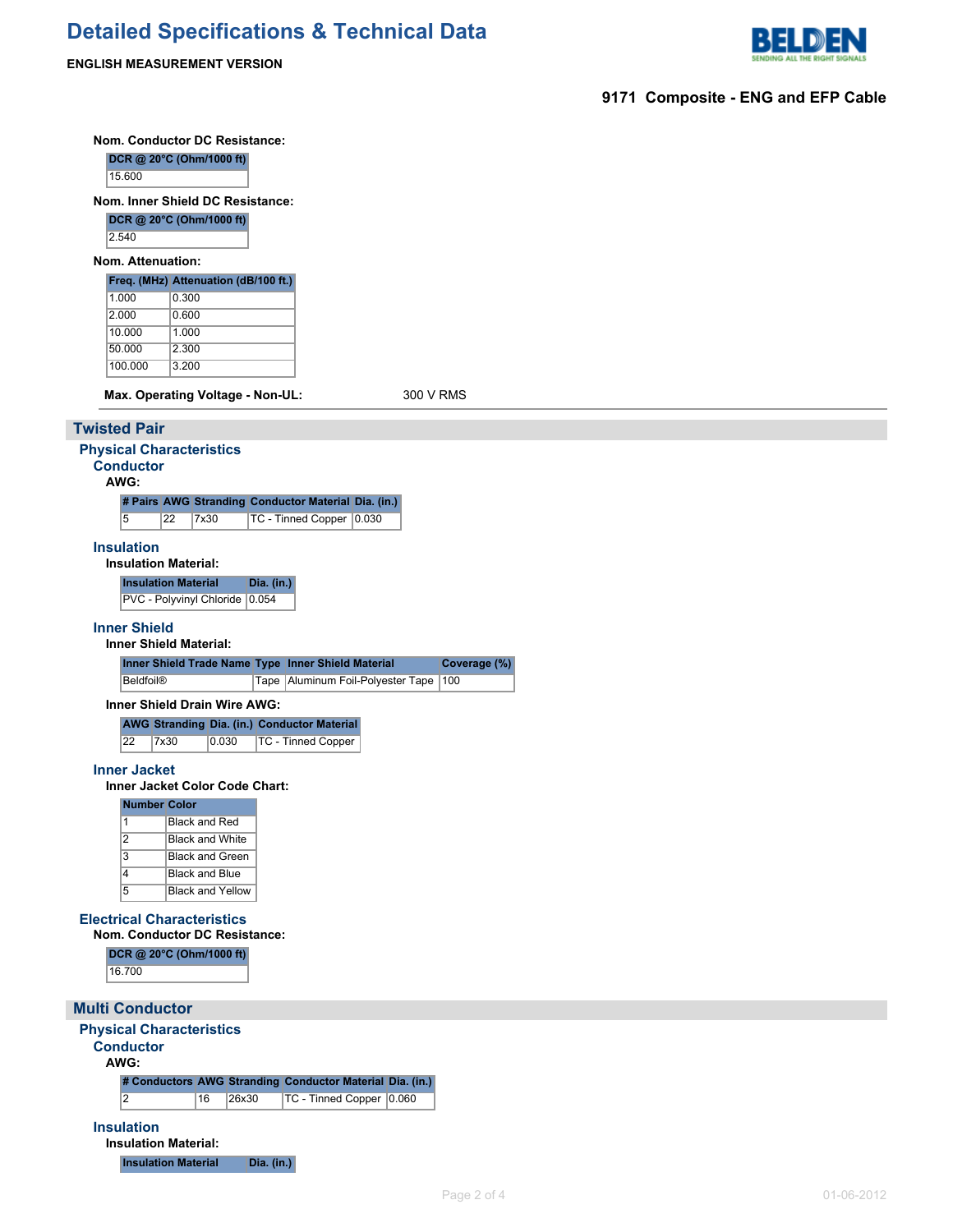

### **ENGLISH MEASUREMENT VERSION**

**9171 Composite - ENG and EFP Cable**

| PVC - Polyvinyl Chloride 0.092                                                     |                  |
|------------------------------------------------------------------------------------|------------------|
| <b>Insulation Color Code Chart:</b>                                                |                  |
| <b>Number Color</b><br>$\mathbf{1}$<br><b>Black</b>                                |                  |
| $\overline{2}$<br>White                                                            |                  |
| <b>Electrical Characteristics</b>                                                  |                  |
| Nom. Capacitance Conductor to Conductor:                                           |                  |
| Capacitance (pF/ft)<br>31.100                                                      |                  |
| <b>Nominal Velocity of Propagation:</b>                                            |                  |
| <b>VP</b> (%)<br>62.000                                                            |                  |
| <b>Nominal Delay:</b>                                                              |                  |
| Delay (ns/ft)<br>1.640                                                             |                  |
| Nom. Conductor DC Resistance:                                                      |                  |
| DCR @ 20°C (Ohm/1000 ft)                                                           |                  |
| 4.400                                                                              |                  |
| Nom. Inner Shield DC Resistance:<br>DCR @ 20°C (Ohm/1000 ft)                       |                  |
| 12.500                                                                             |                  |
| Max. Operating Voltage - Non-UL:                                                   |                  |
| <b>Voltage</b><br><b>Description</b>                                               |                  |
| 300 V RMS   Pairs                                                                  |                  |
| 300 V RMS Conductors                                                               |                  |
| <b>Physical Characteristics (Overall)</b>                                          |                  |
| <b>Outer Jacket</b>                                                                |                  |
| <b>Outer Jacket Material:</b><br><b>Outer Jacket Material</b>                      |                  |
| PVC - Polyvinyl Chloride                                                           |                  |
| <b>Overall Cable</b>                                                               |                  |
| <b>Overall Nominal Diameter:</b>                                                   | 0.585 in.        |
|                                                                                    |                  |
| <b>Mechanical Characteristics (Overall)</b><br><b>Operating Temperature Range:</b> |                  |
|                                                                                    | -40°C To +75°C   |
| <b>Non-UL Temperature Rating:</b>                                                  | $75^{\circ}$ C   |
| <b>Bulk Cable Weight:</b>                                                          | 186 lbs/1000 ft. |
| <b>Max. Recommended Pulling Tension:</b>                                           | 337 lbs.         |
| Min. Bend Radius (Install)/Minor Axis:                                             | 5.900 in.        |
| <b>Applicable Specifications and Agency Compliance (Overall)</b>                   |                  |
|                                                                                    |                  |
| <b>Applicable Standards &amp; Environmental Programs</b>                           |                  |
| EU Directive 2000/53/EC (ELV):                                                     | Yes              |
| EU Directive 2002/95/EC (RoHS):                                                    | Yes              |
| EU RoHS Compliance Date (mm/dd/yyyy):                                              | 10/01/2005       |
| EU Directive 2002/96/EC (WEEE):                                                    | Yes              |
| EU Directive 2003/11/EC (BFR):                                                     | Yes              |

**MII Order #39 (China RoHS):** Yes